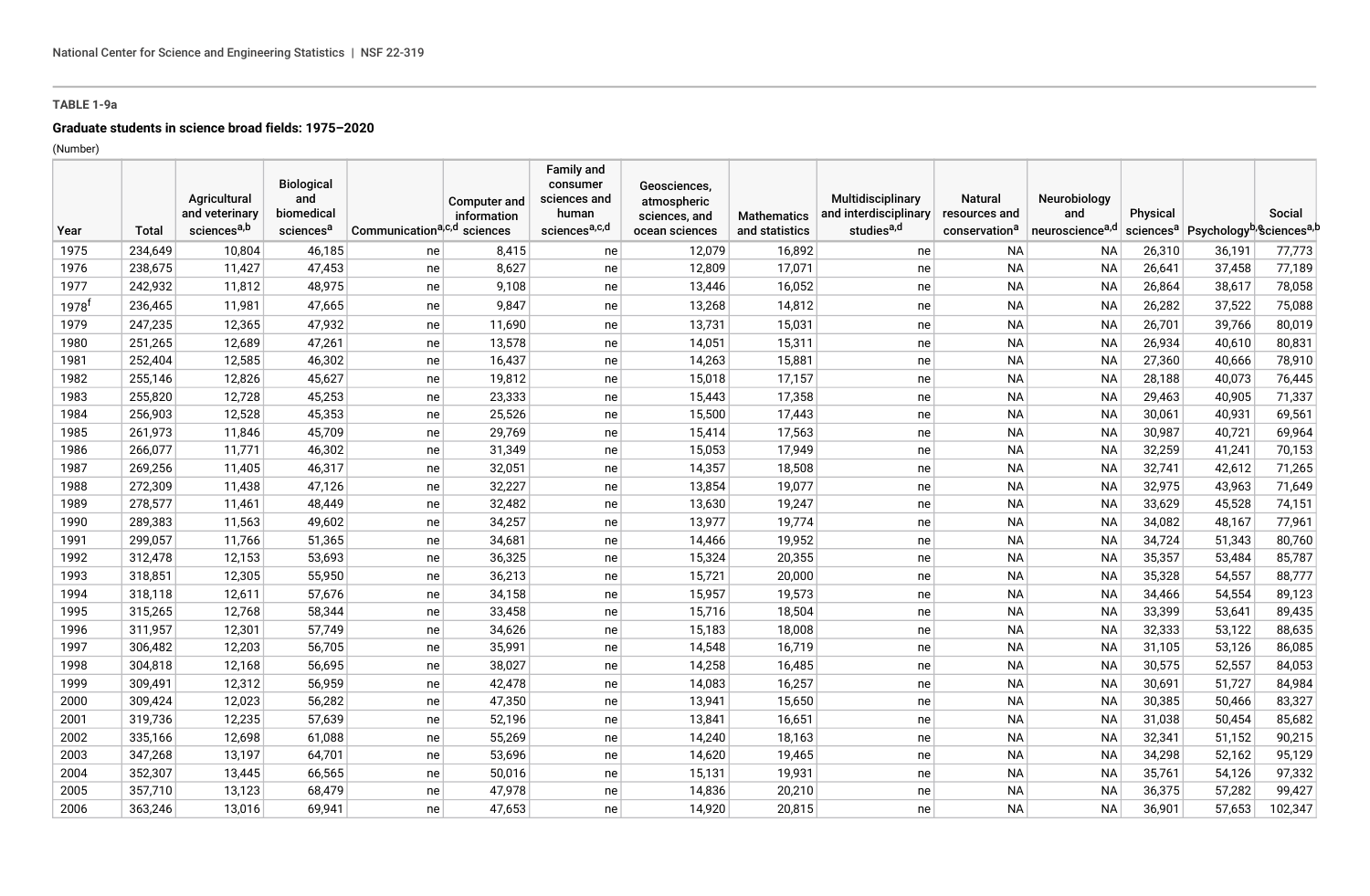#### **TABLE 1-9a**

## **Graduate students in science broad fields: 1975–2020**

(Number)

|                      |              |                                           | Biological                          |                                        |              | <b>Family and</b><br>consumer      | Geosciences,                    |                                      |                                                 |                                            |                        |          |                                                                          |         |
|----------------------|--------------|-------------------------------------------|-------------------------------------|----------------------------------------|--------------|------------------------------------|---------------------------------|--------------------------------------|-------------------------------------------------|--------------------------------------------|------------------------|----------|--------------------------------------------------------------------------|---------|
|                      |              | Agricultural                              | and                                 |                                        | Computer and | sciences and                       | atmospheric                     |                                      | Multidisciplinary                               | Natural                                    | Neurobiology           |          |                                                                          |         |
| Year                 | <b>Total</b> | and veterinary<br>sciences <sup>a,b</sup> | biomedical<br>sciences <sup>a</sup> | Communicationa <sub>c,d</sub> sciences | information  | human<br>sciences <sup>a,c,d</sup> | sciences, and<br>ocean sciences | <b>Mathematics</b><br>and statistics | and interdisciplinary<br>studies <sup>a,d</sup> | resources and<br>conservation <sup>a</sup> | and<br>neurosciencea,d | Physical | sciences <sup>a</sup> Psychology <sup>b</sup> , Sciences <sup>a, b</sup> | Social  |
| 2007old <sup>d</sup> | 372,120      | 13,222                                    | 71,663                              | ne                                     | 48,959       | ne                                 | 14,675                          | 21,335                               | ne                                              | <b>NA</b>                                  | <b>NA</b>              | 37,111   | 60,284                                                                   | 104,871 |
| 2007new <sup>d</sup> | 384,523      | 13,528                                    | 71,932                              | 7,303                                  | 48,246       | 2,780                              | 14,100                          | 20,975                               | 4,484                                           | <b>NA</b>                                  | 1,584                  | 36,824   | 59,617                                                                   | 103,150 |
| 2008                 | 391,419      | 14,153                                    | 72,666                              | 8,444                                  | 49,553       | 3,549                              | 14,389                          | 21,400                               | 5,559                                           | <b>NA</b>                                  | 2,012                  | 37,319   | 58,991                                                                   | 103,384 |
| 2009                 | 401,008      | 15,200                                    | 73,304                              | 9,418                                  | 51,161       | 3,794                              | 14,839                          | 22,226                               | 6,557                                           | <b>NA</b>                                  | 2,356                  | 38,149   | 56,184                                                                   | 107,820 |
| 2010                 | 407,291      | 15,656                                    | 74,928                              | 9,825                                  | 51,546       | 4,191                              | 15,655                          | 23,136                               | 7,944                                           | <b>NA</b>                                  | 2,798                  | 38,973   | 53,419                                                                   | 109,220 |
| 2011                 | 414,440      | 16,129                                    | 75,423                              | 11,029                                 | 51,234       | 4,509                              | 15,820                          | 23,801                               | 6,537                                           | <b>NA</b>                                  | 4,117                  | 39,694   | 54,486                                                                   | 111,661 |
| 2012                 | 413,033      | 16,234                                    | 76,447                              | 11,010                                 | 51,789       | 4,110                              | 16,069                          | 24,575                               | 6,038                                           | <b>NA</b>                                  | 4,547                  | 39,928   | 54,117                                                                   | 108,169 |
| 2013                 | 417,251      | 16,429                                    | 76,649                              | 11,114                                 | 56,339       | 4,014                              | 15,816                          | 24,804                               | 5,892                                           | <b>NA</b>                                  | 4,795                  | 40,019   | 54,102                                                                   | 107,278 |
| $2014$ old $9$       | 425,148      | 16,947                                    | 76,029                              | 11,382                                 | 68,766       | 4,180                              | 15,423                          | 25,502                               | 6,417                                           | <b>NA</b>                                  | 4,923                  | 40,196   | 50,938                                                                   | 104,445 |
| $2014$ new $9$       | 437,395      | 17,505                                    | 78,490                              | 11,942                                 | 76,546       | 4,302                              | 15,710                          | 25,874                               | 7,196                                           | <b>NA</b>                                  | 4,923                  | 40,332   | 48,833                                                                   | 105,742 |
| 2015                 | 448,654      | 18,610                                    | 80,096                              | 11,759                                 | 86,192       | 4,134                              | 15,447                          | 26,444                               | 8,138                                           | <b>NA</b>                                  | 5,002                  | 40,386   | 49,740                                                                   | 102,706 |
| 2016                 | 452,046      | 18,284                                    | 79,146                              | 12,347                                 | 92,650       | 3,750                              | 15,015                          | 28,050                               | 9,251                                           | <b>NA</b>                                  | 5,226                  | 40,518   | 47,609                                                                   | 100,200 |
| 2017old <sup>a</sup> | 450,343      | 17,674                                    | 82,603                              | 11,983                                 | 90,657       | 3,709                              | 14,430                          | 28,990                               | 9,934                                           | <b>NA</b>                                  | 5,457                  | 41,081   | 49,896                                                                   | 93,929  |
| 2017new <sup>a</sup> | 415,568      | 9,347                                     | 85,217                              | ne                                     | 89,909       | ne                                 | 12,545                          | 29,669                               | 9,854                                           | 10,879                                     | <b>NA</b>              | 41,829   | 50,033                                                                   | 76,286  |
| 2018                 | 432,255      | 9,538                                     | 87,933                              | ne                                     | 93,478       | ne                                 | 12,333                          | 31,461                               | 10,338                                          | 11,407                                     | <b>NA</b>              | 42,075   | 55,707                                                                   | 77,985  |
| 2019                 | 453,691      | 9,518                                     | 91,993                              | ne                                     | 101,284      | ne                                 | 11,878                          | 33,159                               | 11,181                                          | 11,743                                     | <b>NA</b>              | 42,867   | 61,069                                                                   | 78,999  |
| 2020 <sup>b</sup>    | 464,646      | 10,800                                    | 94,825                              | ne                                     | 98,864       | ne                                 | 11,792                          | 31,971                               | 14,533                                          | 12,498                                     | <b>NA</b>              | 42,616   | 68,394                                                                   | 78,353  |
| Master's<br>students |              |                                           |                                     |                                        |              |                                    |                                 |                                      |                                                 |                                            |                        |          |                                                                          |         |
| 2017new <sup>a</sup> | 229,169      | 5,603                                     | 33,926                              | ne                                     | 75,618       | ne                                 | 6,006                           | 16,568                               | 6,923                                           | 7,311                                      | <b>NA</b>              | 6,368    | 29,638                                                                   | 41,208  |
| 2018                 | 241,327      | 5,658                                     | 35,306                              | ne                                     | 77,351       | ne                                 | 5,629                           | 18,073                               | 7,414                                           | 7,691                                      | <b>NA</b>              | 6,075    | 35,404                                                                   | 42,726  |
| 2019                 | 259,795      | 5,629                                     | 38,078                              | ne                                     | 84,092       | ne                                 | 5,327                           | 19,594                               | 8,203                                           | 8,066                                      | <b>NA</b>              | 6,361    | 40,838                                                                   | 43,607  |
| 2020 <sup>b</sup>    | 267,904      | 6,487                                     | 39,920                              | ne                                     | 80,690       | ne                                 | 5,277                           | 18,284                               | 10,980                                          | 8,793                                      | <b>NA</b>              | 6,275    | 47,279                                                                   | 43,919  |
| Doctoral<br>students |              |                                           |                                     |                                        |              |                                    |                                 |                                      |                                                 |                                            |                        |          |                                                                          |         |
| 2017new <sup>a</sup> | 186,399      | 3,744                                     | 51,291                              | ne                                     | 14,291       | ne                                 | 6,539                           | 13,101                               | 2,931                                           | 3,568                                      | <b>NA</b>              | 35,461   | 20,395                                                                   | 35,078  |
| 2018                 | 190,928      | 3,880                                     | 52,627                              | ne                                     | 16,127       | ne                                 | 6,704                           | 13,388                               | 2,924                                           | 3,716                                      | <b>NA</b>              | 36,000   | 20,303                                                                   | 35,259  |
| 2019                 | 193,896      | 3,889                                     | 53,915                              | ne                                     | 17,192       | ne                                 | 6,551                           | 13,565                               | 2,978                                           | 3,677                                      | <b>NA</b>              | 36,506   | 20,231                                                                   | 35,392  |
| 2020 <sup>b</sup>    | 196,742      | 4.313                                     | 54,905                              | ne                                     | 18,174       | ne                                 | 6,515                           | 13,687                               | 3,553                                           | 3,705                                      | <b>NA</b>              | 36,341   | 21,115                                                                   | 34,434  |

NA = not available; these fields were collected as part of other fields in other years (see footnotes a and d). ne = not eligible; the fields collected have changed over time.